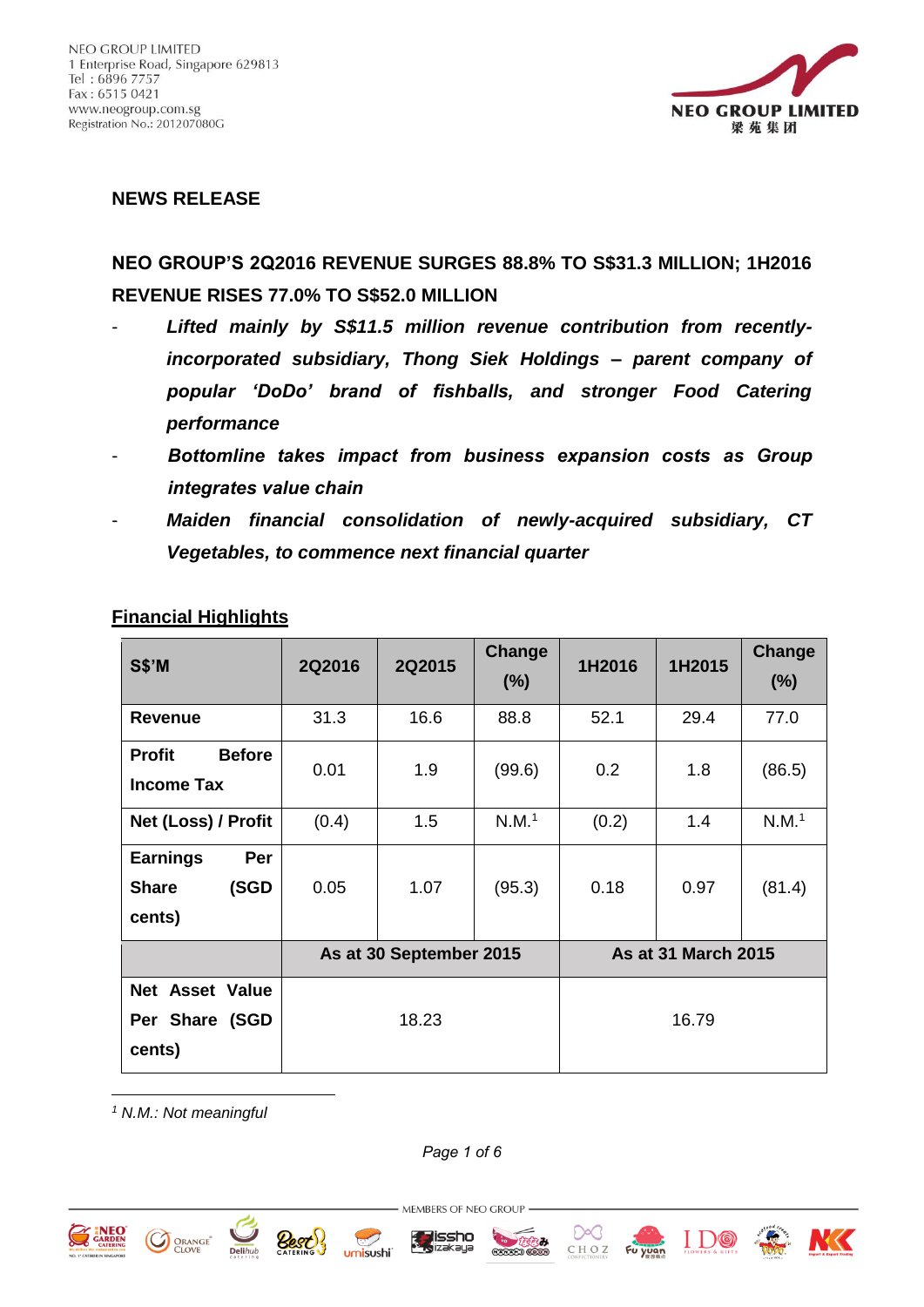*SINGAPORE, 14 November 2015* **–** Singapore's leading caterer, Neo Group Limited ("**Neo Group**", 梁苑集团有限公司, or together with its subsidiaries, the "**Group**"), announced today an 88.8% rise in revenue to S\$31.3 million and a 77.0% increase in revenue to S\$52.1 million, for the three-month ("**2Q2016**") and six-month ("**1H2016**") periods ended 30 September 2015, respectively.

The stronger topline compared to S\$16.6 million in 2Q2015 and S\$29.4 million in 1H2015 was lifted mainly by improved Food Catering performance and contributions of S\$11.5 million and S\$15.0 million from recently-incoporated Food Manufacturing subsidiary, Thong Siek Holdings Pte. Ltd. ("**TSH**"), across the comparative periods respectively.

Neo Group's Founder, Chairman and CEO, Mr Neo Kah Kiat (梁佳吉), said: "Our consistently strong topline growth is a testament of our robust business fundamentals, strong brand and market share, and revenue-accretive acquisition strategy. We have strengthened our suite of capabilities through a focused vertical integration strategy that will allow us to provide customers with turnkey food and catering solutions and maintain our position as Singapore's No. 1 Events Caterer<sup>2</sup>."

### **Financial Review**

1

Apart from contribution from the Food Manufacturing segment, improved performance across various business segments also lifted the Group's topline. While Food Catering reported a 31.1% and 31.6% improvement in 2Q2016 and 1H2016 revenue, respectively, due to effective marketing and well-received SG50 promotions Food Retail revenue rose 1.1% and 8.2% across the same comparative periods.

Other income decreased 51.4% to S\$0.4 million in 2Q2016 due to an absence of a property disposal gain in the equivalent quarter a year ago. On the other hand, this increased 27.1% to S\$1.2 million in 1H2016 due to a gain in disposal of property.

<sup>2</sup> *As defined in Euromonitor International report, "Events Catering Services in Singapore", dated December 2014, whereby events catering refers to food catering services provided for social or corporate events only*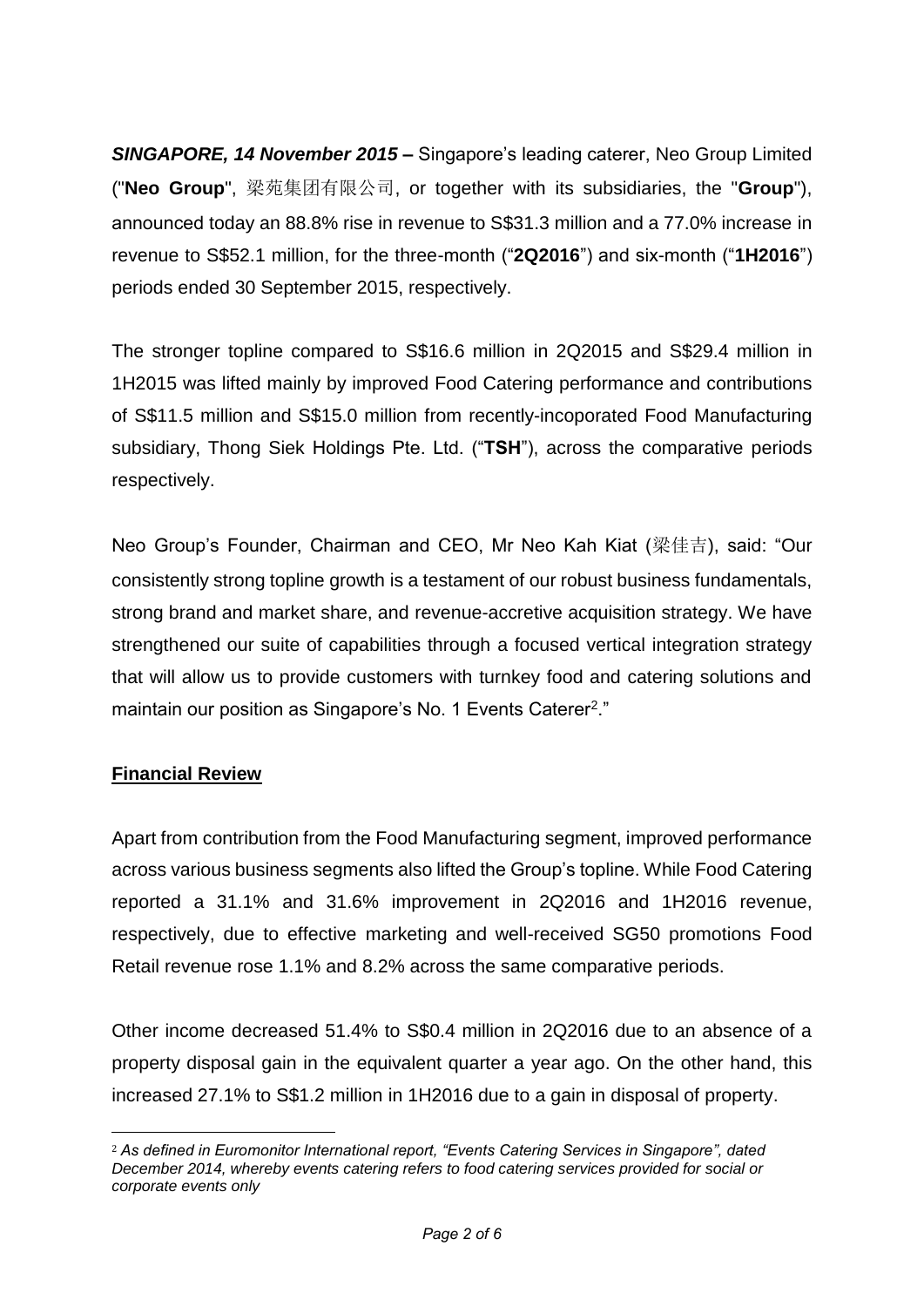2Q2016 marks the maiden full quarter consolidation of TSH financials, which resulted in a rise in expenses relating to purchases and consumables, delivery, employee benefits, operating lease and utilities. The Group also saw an increase in professional and legal fees, training expenses and IT expenses due to its business expansion activities in 1H2016.

"TSH has continued to contribute strong revenue to the Group, and we look forward to the maiden contribution from newly-acquired subsidiary, CT Vegetables, in the next financial quarter. Although these business expansion activities will inevitably incur higher expenses in the near-term, we are investing in the long-term sustainable growth of the Group and will remain on the lookout for such revenue-accretive and synergistic acquisition opportunities to enhance shareholder value.

"We are currently in the early stage of integrating our newly-acquired subsidiaries, and will work towards boosting their respective sales performance. We believe economies of scale will start kicking in once processes have been streamlined and enhanced," Mr Neo added.

Neo Group had announced on 3 November 2015 its acquisition of a 90%-stake in CT Vegetables & Fruits Pte Ltd ("**CT Vegetables**") for S\$5.4 million, which currently trades over 300 varieties of fruits and vegetables to a wide customer base consisting of local hospitals, foreign cruise ships and ship chandlers.

This acquisition will allow Neo Group to grow its Food and Catering Supplies business and lower food supply costs while ensuring quality and timeliness of delivery, as well as enhancing self-sufficiency in its catering and manufacturing businesses. This will enable the Group to pursue business opportunities from external parties and create new income streams.

Due to increased expenses in line with business expansion, Neo Group reported a loss of S\$349,000 and S\$208,000 in 2Q2016 and 1H2016, respectively. The Group's 1H2016 earnings per share stood at 0.18 Singapore cent and reported net asset value per share of 18.23 Singapore cents as at 30 September 2015.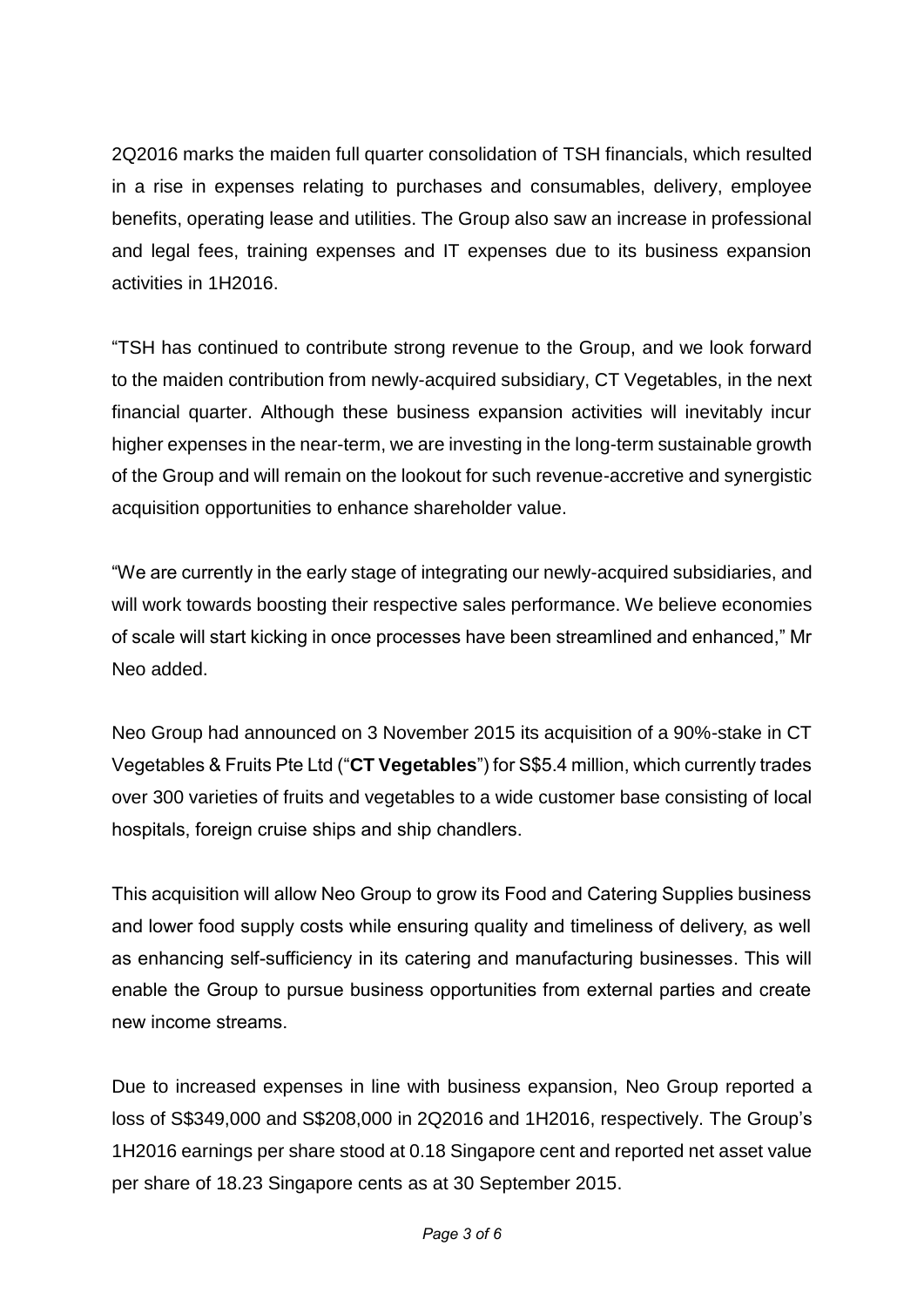## **Outlook**

On Neo Group's forward strategies, Mr Neo commented, "While we pursue inorganic growth, we will continue to raise the bar of our food quality and service standards, as well as increase branding efforts to grow our core businesses organically and capture greater market share.

"As we remain focused on enhancing our product and service offerings to boost customers' experience for our core Food Catering business, we will also continue to fine-tune our Food Retail business strategies for greater margin efficiency. With the recent acquisition of TSH, we are also exploring value creation opportunities, through productivity enhancement, procurement efficiencies and bringing its products to new markets."

Barring any unforeseen circumstances, the Group expects to be profitable for the full financial year ending 31 March 2016 $3$ .

## **ABOUT NEO GROUP LIMITED**

1

Neo Group Limited is a leading food catering group in Singapore. Established since 1992, the Group possesses an award-winning track record and is one of the most recognised brand names in Singapore. The Group has been ranked as the number one events caterer in Singapore since 2010<sup>4</sup> and owns an integrated value chain to provide one-stop food and catering solutions.

The Group is involved in the Food Catering, Food Retail, Food Manufacturing and Food and Catering Supplies businesses, combining their synergistic qualities to bring customers top value in delivering fresh and tasty meals on time.

*<sup>3</sup> Subject to the Group being able to successfully execute its integration of its new acquisitions <sup>4</sup> As defined in Euromonitor International report, "Events Catering Services in Singapore", dated December 2014, whereby events catering refers to food catering services provided for social or corporate events only*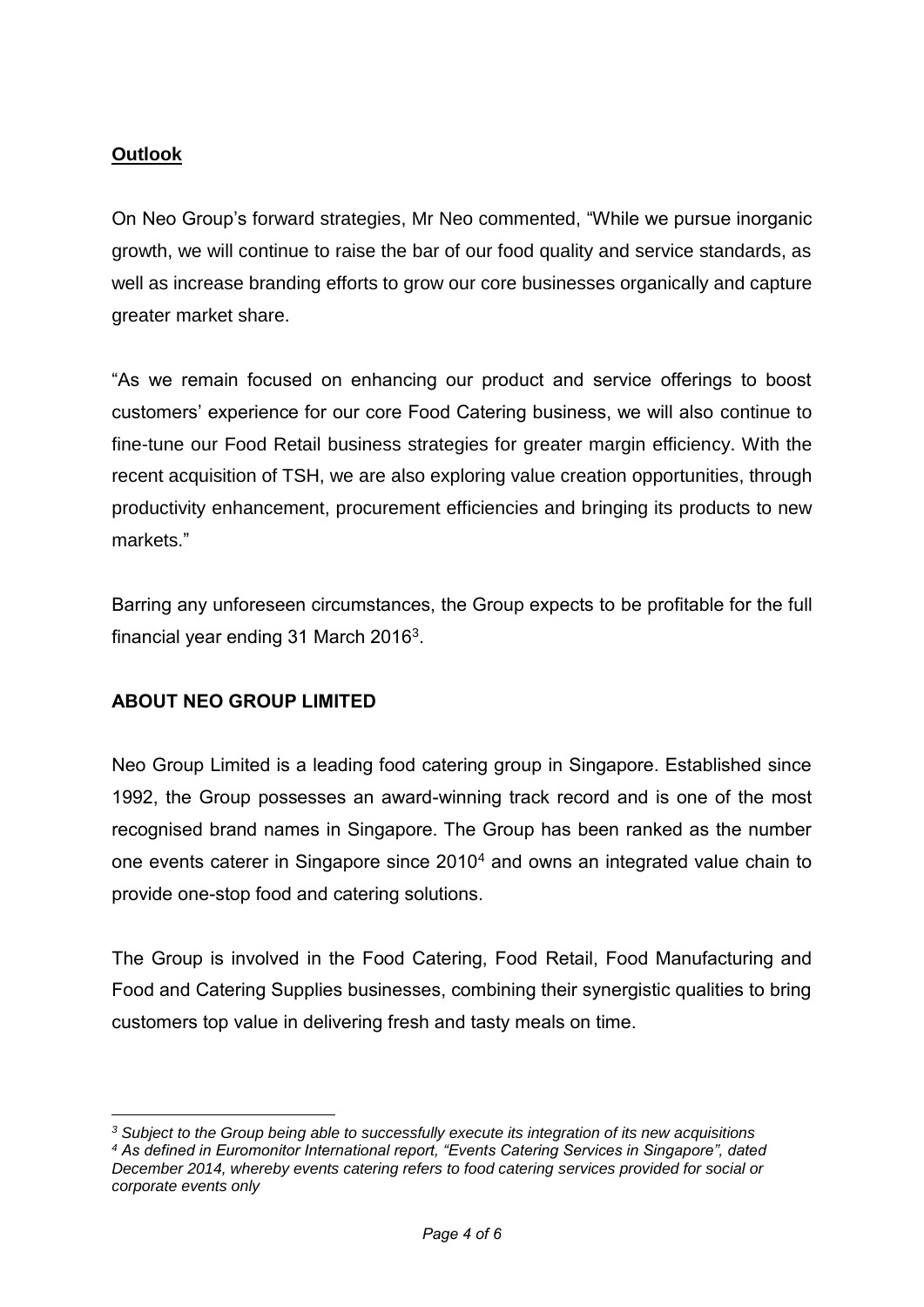Under its Food Catering Business, the Group operates four brands – Neo Garden, Orange Clove, Deli Hub and Best Catering. All four brands supply buffets spanning a wide variety of styles and prices to suit a diverse range of occasions, from private, corporate to community functions. In addition, Best Catering offers daily meal delivery services to customers.

For the Food Retail Business, the Group operates a chain of 24 umisushi outlets across Singapore and a licensed outlet in Jakarta, Indonesia, as of 31 March 2015. It serves a variety of high-quality and affordable Japanese food at convenient locations.

The Group also operates issho izakaya, a Japanese drinking and dining establishment and NANAMI UDON, which offers well-liked Japanese Tempura and Udon meals at great value and convenience. In 2014, the Group acquired two other brands – Choz and Fu Yuan. Choz provides traditional Chinese wedding cakes and full-month celebration cakes packages whilst Fu Yuan offers assorted *nonya kuehs* and traditional handmade snacks for every occasion.

The Group also operates a flowers and gifts business, I DO Flowers & Gifts, which supports buffet settings and provides flowers and gifts through an online platform for a variety of occasions, catering to a wide range of budgets.

To support the logistical needs of its businesses, the Group's Food and Catering Supplies Business sources for ingredients and materials directly from manufacturers and distributors to ensure higher quality control within the Group, as well as timely deliveries. It also supplies ingredients and Japanese food products to third parties.

Through upstream acquisitions of Thong Siek Holdings – manufacturer, distributor and retailer of surimi-based seafood products and the popular "DoDo" brand of fishballs – and CT Vegetables & Fruits Pte Ltd that trades over 300 varieties of fruits and vegetables to a wide customer base, Neo Group is able to enhance its value chain to provide onestop food and catering solutions to customers.